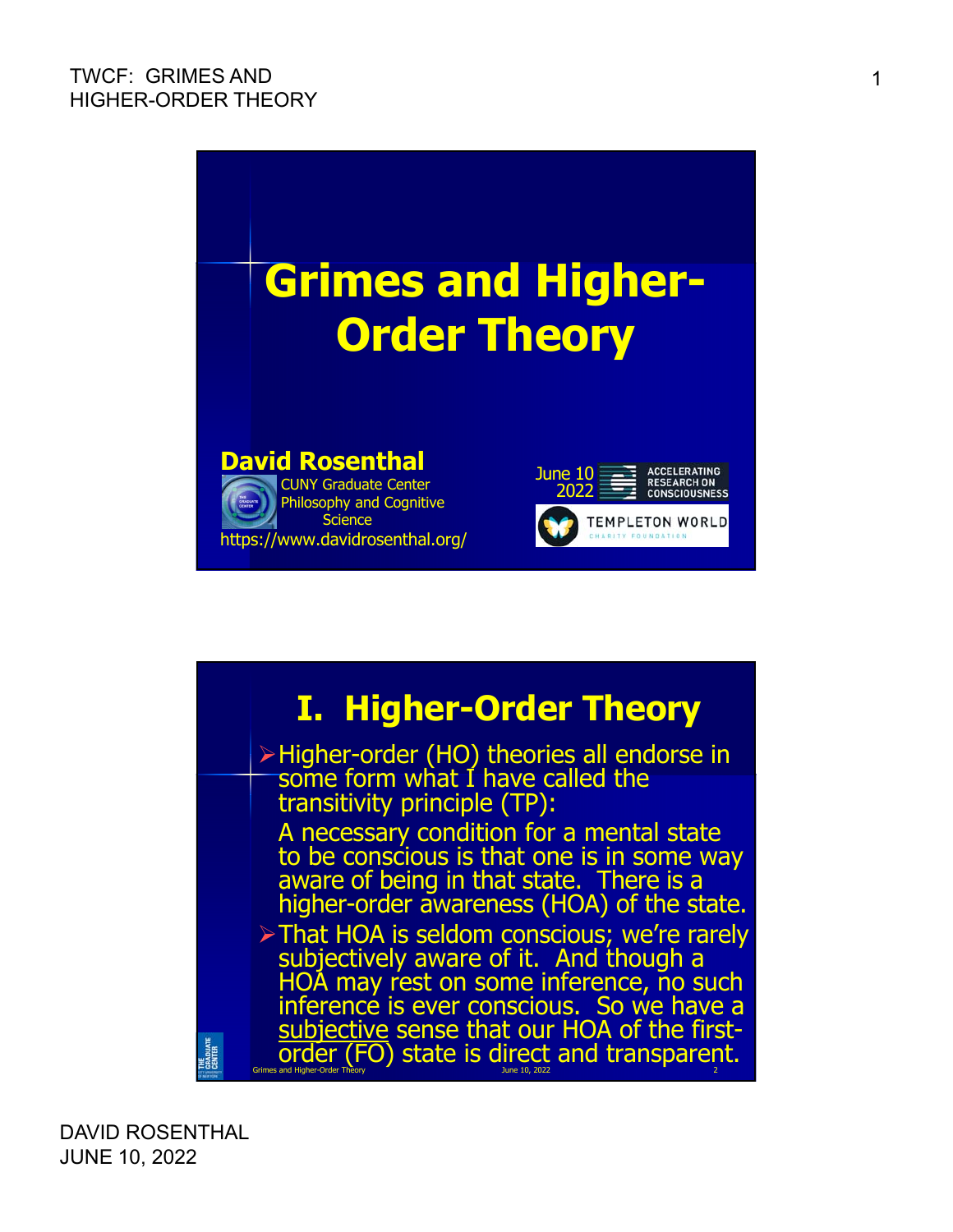

 $\triangleright$  I am not here arguing for HO theory—just clarifying what it does, and doesn't, say. Because HO content is distinct from FO mental properties, it's conceivable that the HOA might misrepresent the FO properties. One would then be aware of oneself as being in a state that one is not actually in. But HO theory does not imply that such HO misrepresentation ever happens. The theory is neutral—it simply leaves it open.  $\triangleright$  Most theories don't distinguish these two factors, and so can't accommodate such misrepresentation. So their advocates claim any acceptable theory must preclude it—though if it doesn't ever occur one could THE<br>Graduate<br>Center just add that stipulation to HO theory.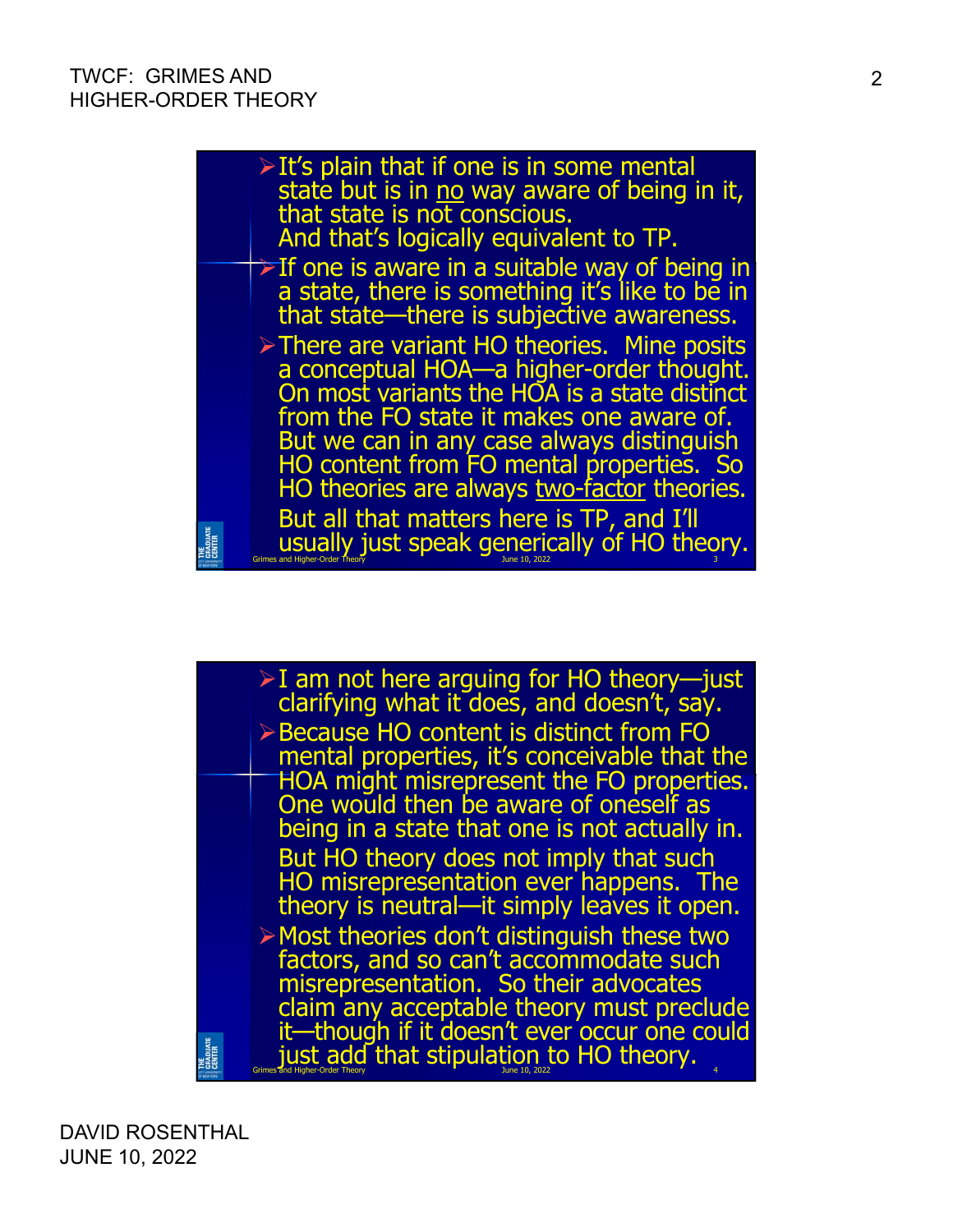

| $\triangleright$ No other theory allows a disparity between<br>subjective awareness and FO mental<br>properties. (Maybe GWT: Pre-change FO<br>content is available, but not post-change.)                                                         |
|---------------------------------------------------------------------------------------------------------------------------------------------------------------------------------------------------------------------------------------------------|
| The relevant misrepresentation occurs only                                                                                                                                                                                                        |
| if subjective awareness is wrong about the<br>type of FO mental state an individual is in.                                                                                                                                                        |
| $\triangleright$ Fixation is irrelevant to determining what<br>the HOA is. The HOA is not a visual state,<br>but a subjective awareness of what visual<br>state one is in. And that's determined by<br>subjective report, not visual functioning. |
| $\triangleright$ HO misrepresentation is not one's being<br>wrong about what one sees.                                                                                                                                                            |
| It's when subjective awareness is wrong<br>about what one's actual visual state is.                                                                                                                                                               |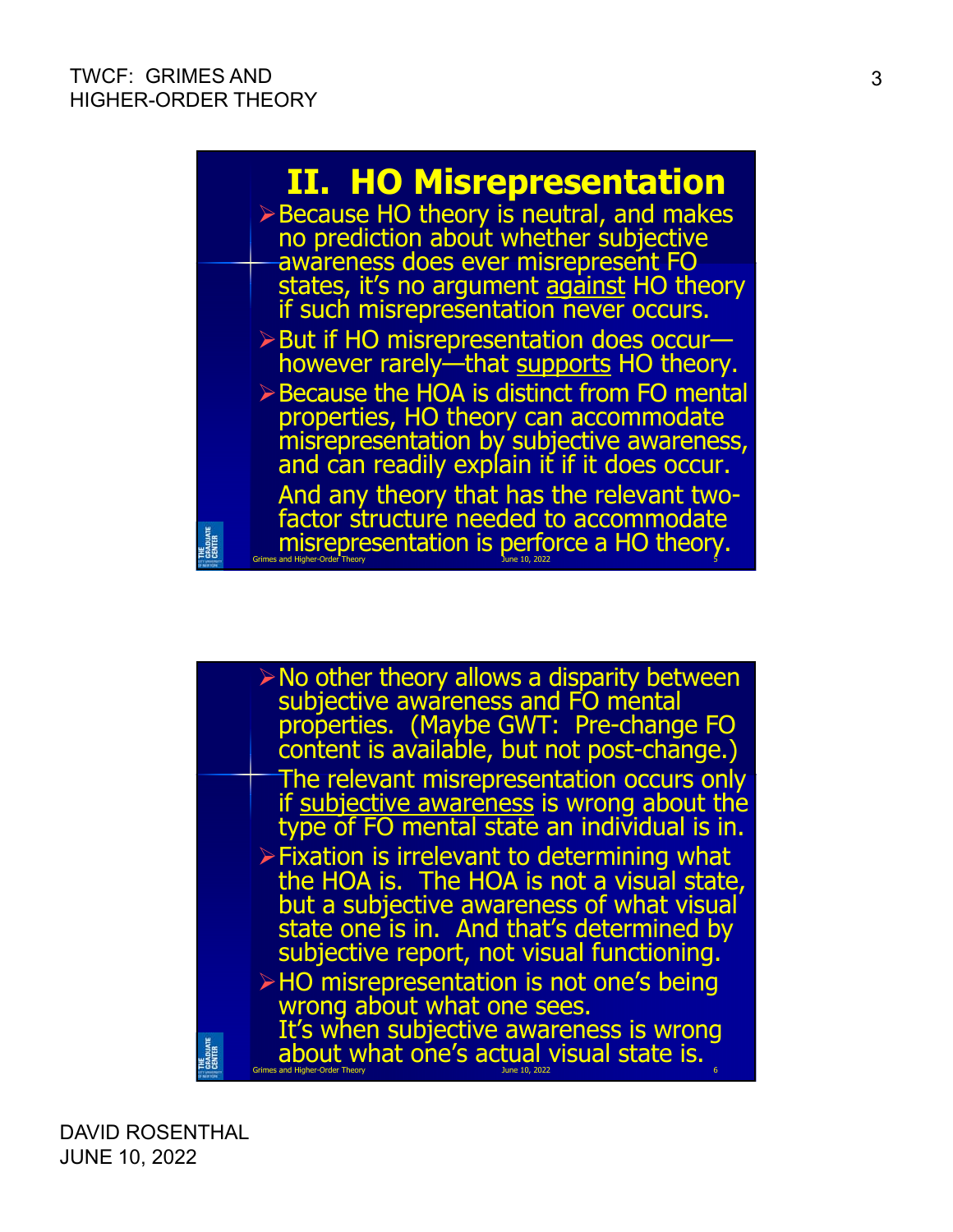THE<br>Graduate<br>Center



- $\triangleright$  This is all to clarify what HO theory saysand doesn't say—about misrepresentation. Let's then turn to our findings.
	- > The main finding for HO theory is that after missing a change, subjects about half the time report the changed item as having its pre-change attribute.
- And we can assume that the visual state the state in visual cortex—did change. If so, the FO state represents the post-change attribute and the HOA represents the prechange visual state. Subjective awareness then misrepresents the FO visual state. Grimes and Higher-Order Theory June 10, 2022 7
- $\triangleright$  That's the prima facie situation. Let's consider and assess some concerns.  $\triangleright$  Perhaps the FO state didn't always change. But all that's needed is that it changed some of the time. Just a single case of subjective misrepresentation of a visual state will imply HO theory, since (almost) no other theory can explain even that. Subjects on miss trials divided 50-50 in reporting pre- vs. post-change attributes. So were they just guessing? No. A 50-50 split shows nothing about individual cases. And if they were guessing, it would be about their subjective memory of what they last saw, since they're no longer seeing TRADUATE<br>Senter<br>Zenter the item. So these are subjective reports.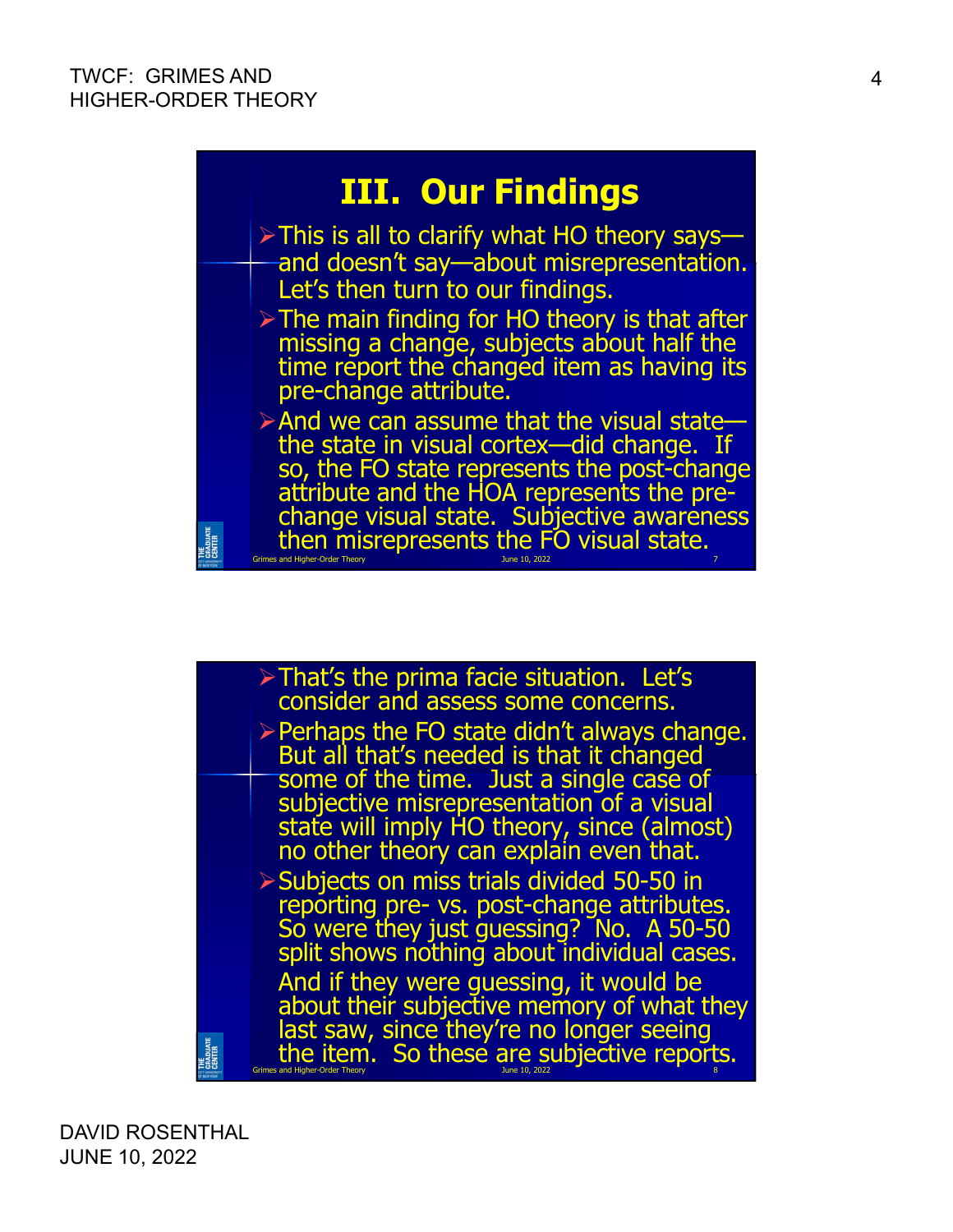

| $\triangleright$ Foil questions occur after the post-change<br>display has vanished. So responses rely |
|--------------------------------------------------------------------------------------------------------|
| on subjective memory—one's best sense                                                                  |
| about the items most recently seen. And<br>that reflects one's last relevant subjective                |
| awareness, which was post-change.                                                                      |
| $\triangleright$ So probing for post-change subjective                                                 |
| awareness does not require a high level                                                                |
| of confidence-just enough to rule out                                                                  |
| random guessing.                                                                                       |
| And moderate confidence—really anything                                                                |
| more than minimal—will do that, and so will                                                            |
| reveal post-change subjective awareness.                                                               |
| $\triangleright$ And again: A few cases of post-change                                                 |
| subjective awareness of the pre-change                                                                 |
| attribute are enough to support HO theory.                                                             |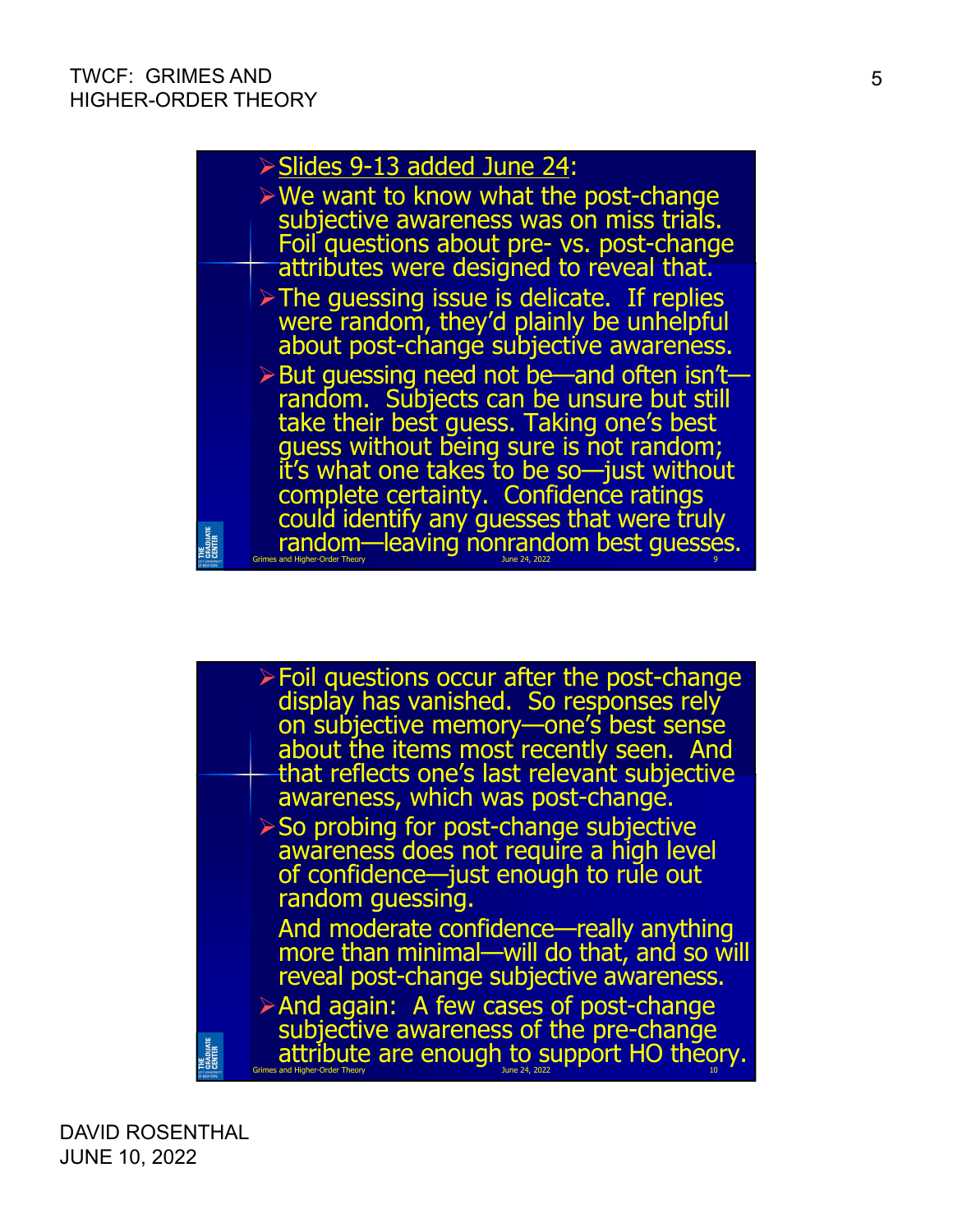

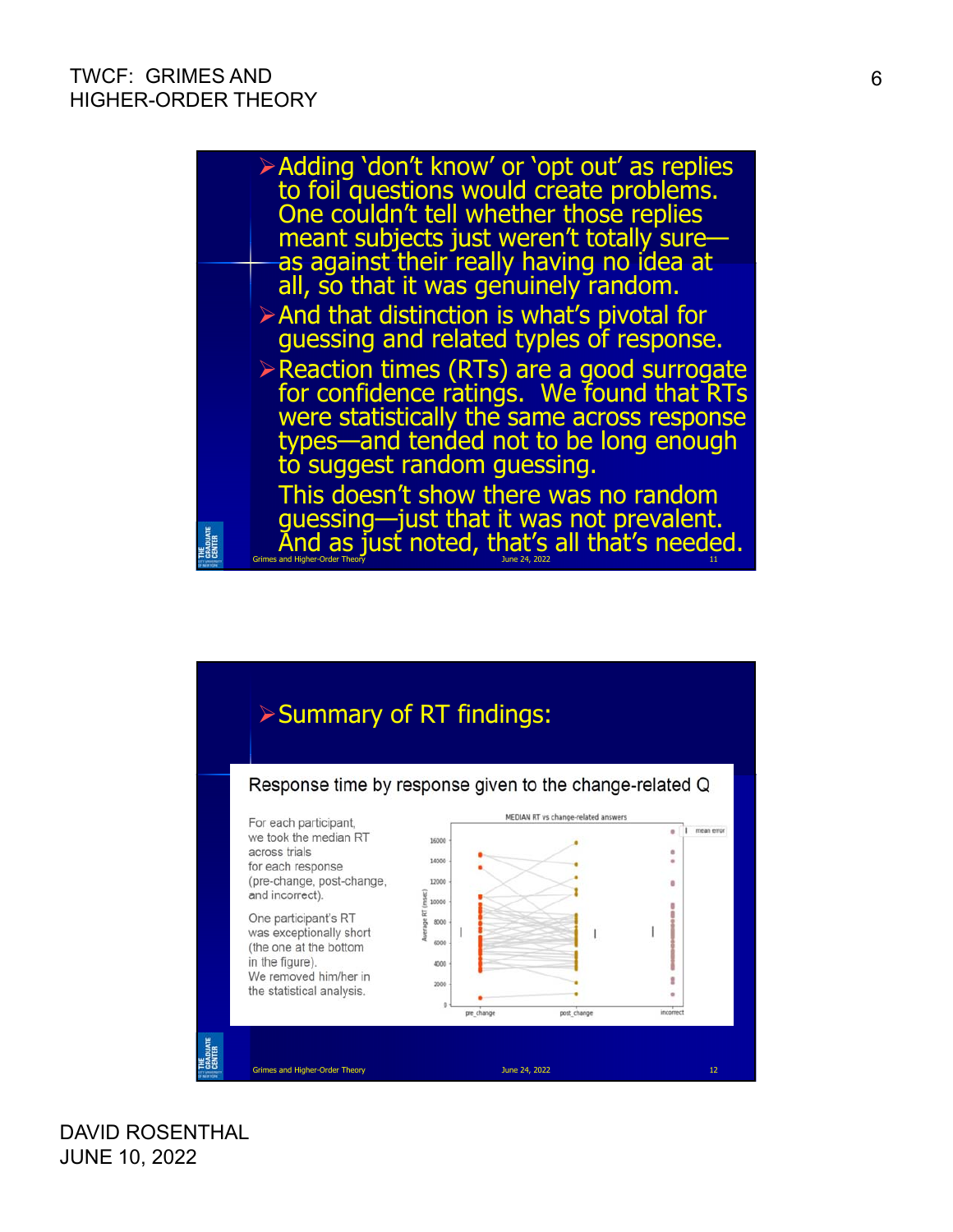

| > One might still question whether subjects'                  |
|---------------------------------------------------------------|
| responses to post-change queries reflects                     |
| their post-change subjective awareness.                       |
| Thus a concern was raised that subjects'                      |
| responses might just reflect a memory of                      |
| the pre-change attribute without thereby                      |
| expressing a subjective awareness of it.                      |
| $\triangleright$ But if their subjective awareness did change |
| when the FO visual state changed, subjects                    |
| wouldn't respond to post-change queries                       |
| from their pre-change memory. And if                          |
| their subjective awareness did not change,                    |
| it did misrepresent a changed FO state.                       |
| $\triangleright$ Also, nonrandom responses to post-change     |
| queries are the best evidence we can have                     |
| about their subjective awareness.                             |
| 14                                                            |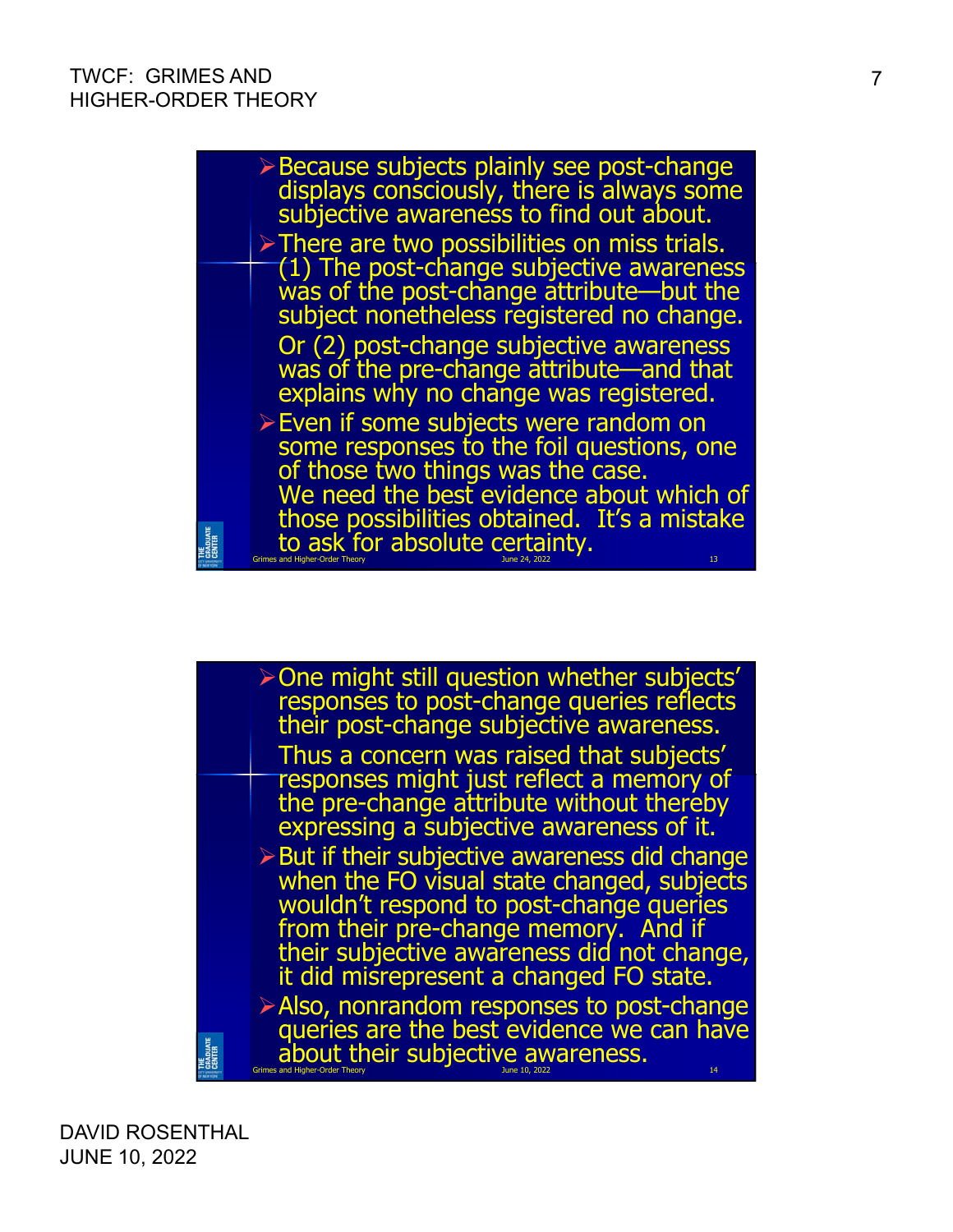

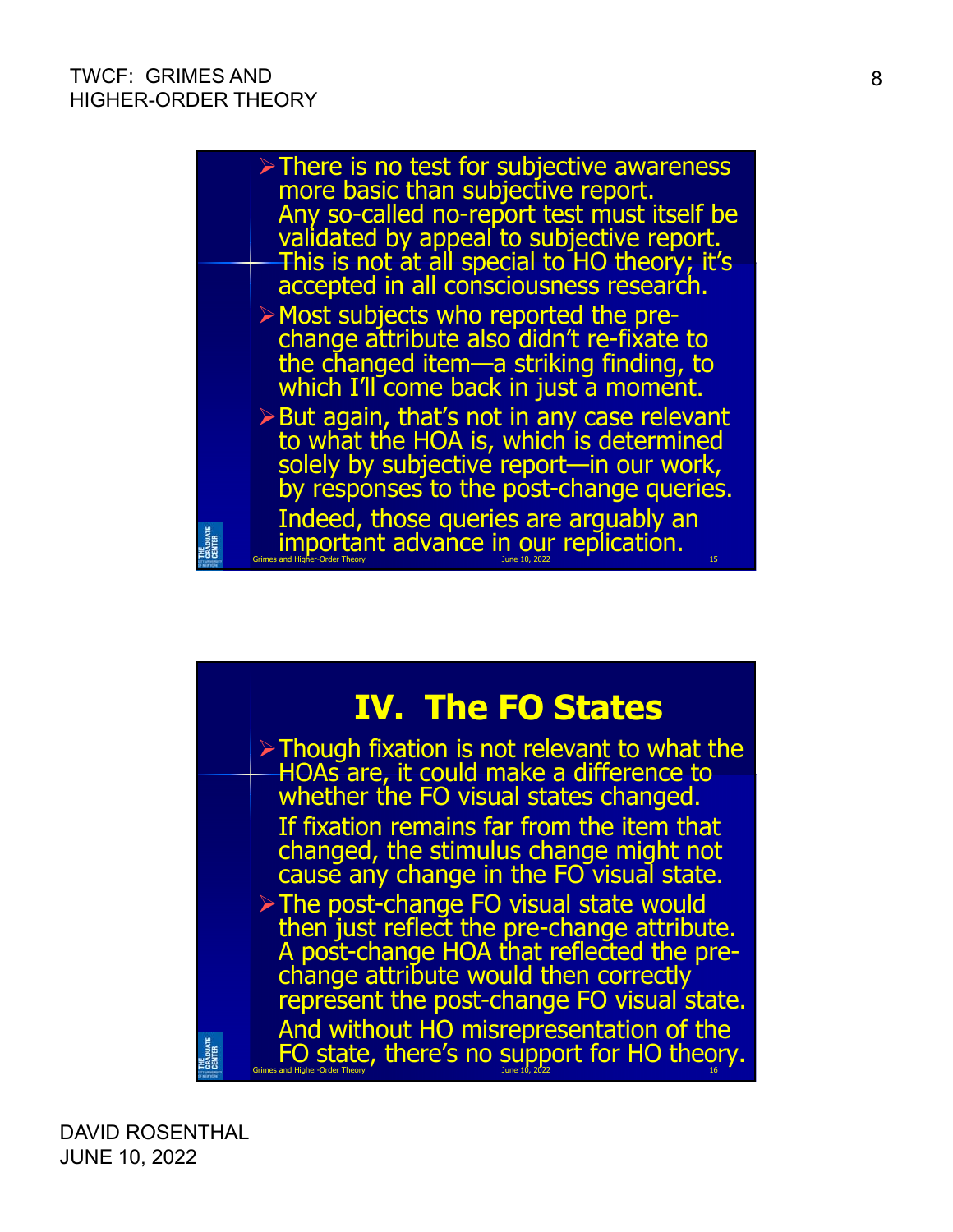